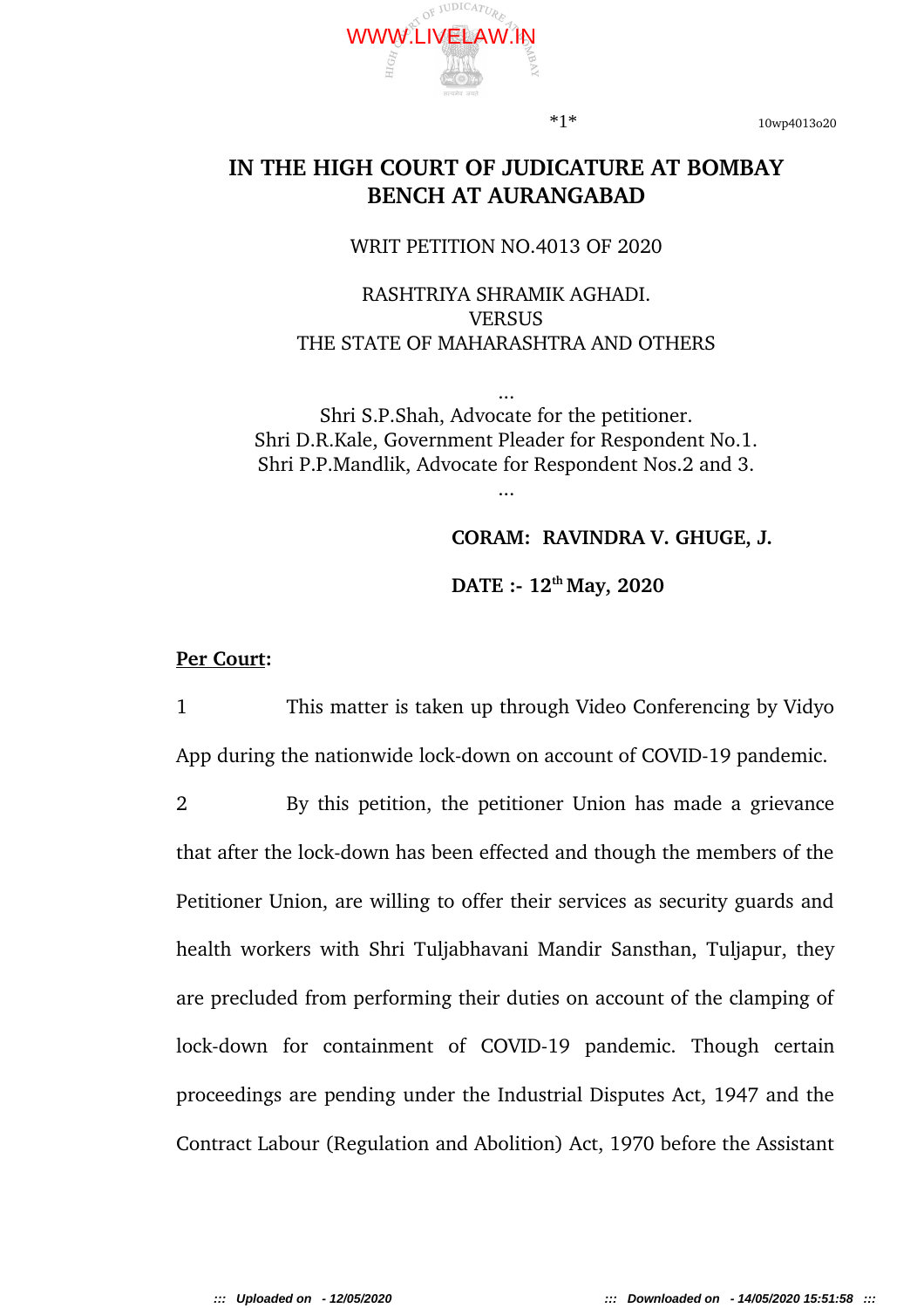

\*2\* 10wp4013o20

Commissioner of Labour, Latur, further hearings in the matter are not possible due to the clamping of the lock-down.

3 The learned advocate for the petitioner has uploaded a ready reference chart to indicate the gross monthly wages of the employees till January-February, 2020 and the payments made by the contractors to the said employees for the months of March and April, 2020. Considering the submissions of the petitioner, it appears that the payments made by the contractors for the month of March, 2020 are slightly lesser than the gross salary and for the month of April, 2020 a paltry amount is paid.

4 The learned advocate appearing on behalf of respondent Nos.2 and 3 submits that the District Collector, Osmanabad is now the President of the Trust and the Tahasildar is the Manager-Administration. These two authorities are administering the Trust.

5 He further submits that considering the pendency of the proceedings before the Assistant Labour Commissioner, Latur, this petition need not be entertained and in the event, this Court is inclined to entertain the same, the maintainability issue be left open.

6 This Court cannot turn a Nelson's eye to an extraordinary situation on account of Corona virus/ COVID-19 pandemic. Able bodied persons, who are willing and desirous to offer their services in deference to their deployment as contract labourers in the security and house keeping sector of the Trust, are unable to work since the temples and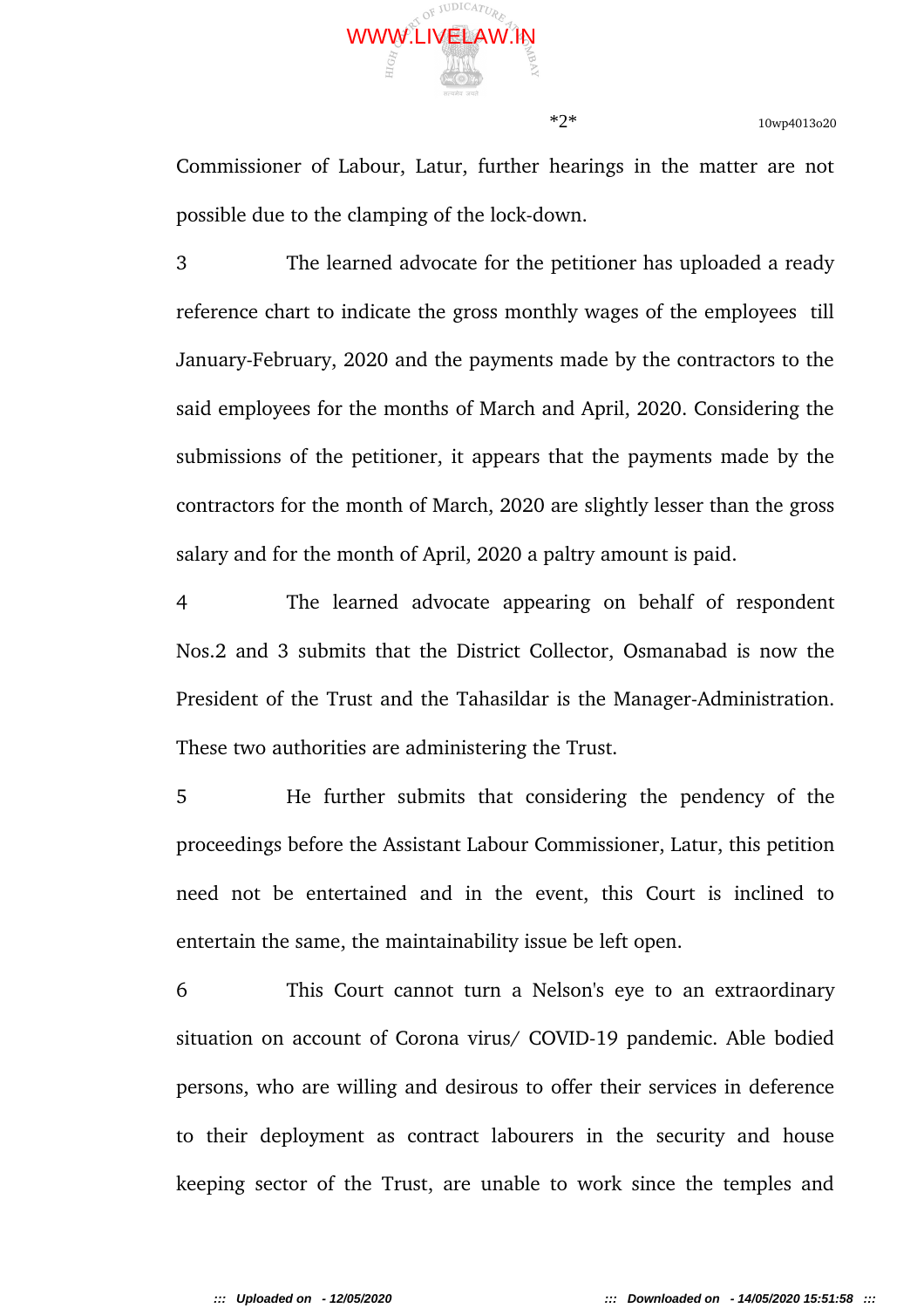

\*3\* 10wp4013o20

places of worships in the entire nation have been closed for securing the containment of COVID-19 pandemic. Even the principal employer is unable to allot the work to such employees in such situation. Prima facie, I feel that the principle of "no work- no wages" cannot be made applicable in such extraordinary circumstances. The Court cannot be insensitive to the plight of such workers, which has unfortunately befallen them on account of the Covid-19 pandemic.

7 The learned advocate representing the administration of the Temple Trust submits that he cannot comment upon the chart just now uploaded by the learned advocate for the petitioner since he has not taken instructions as regards the payment made to the contractors for the months of April and May, 2020, keeping in view that this petition is filed on 22.02.2020 and the COVID-19 lock-down has occurred on 22.03.2020.

8 In view of the above, the petitioner is directed to add the two contractors as respondent Nos.4 and 5. Liberty is granted to serve the contractors through all legally permissible and possible modes of service. This petition shall stand over to 09.06.2020 or any date thereafter, when the Court conducts hearing of cases.

9 In the meanwhile, the District Collector, Osmanabad, in his capacity as President of Respondent No.2 Trust/ Principal Employer, shall ensure that full wages, save and except food allowance and conveyance allowance (only with regard to the employees who are not required to